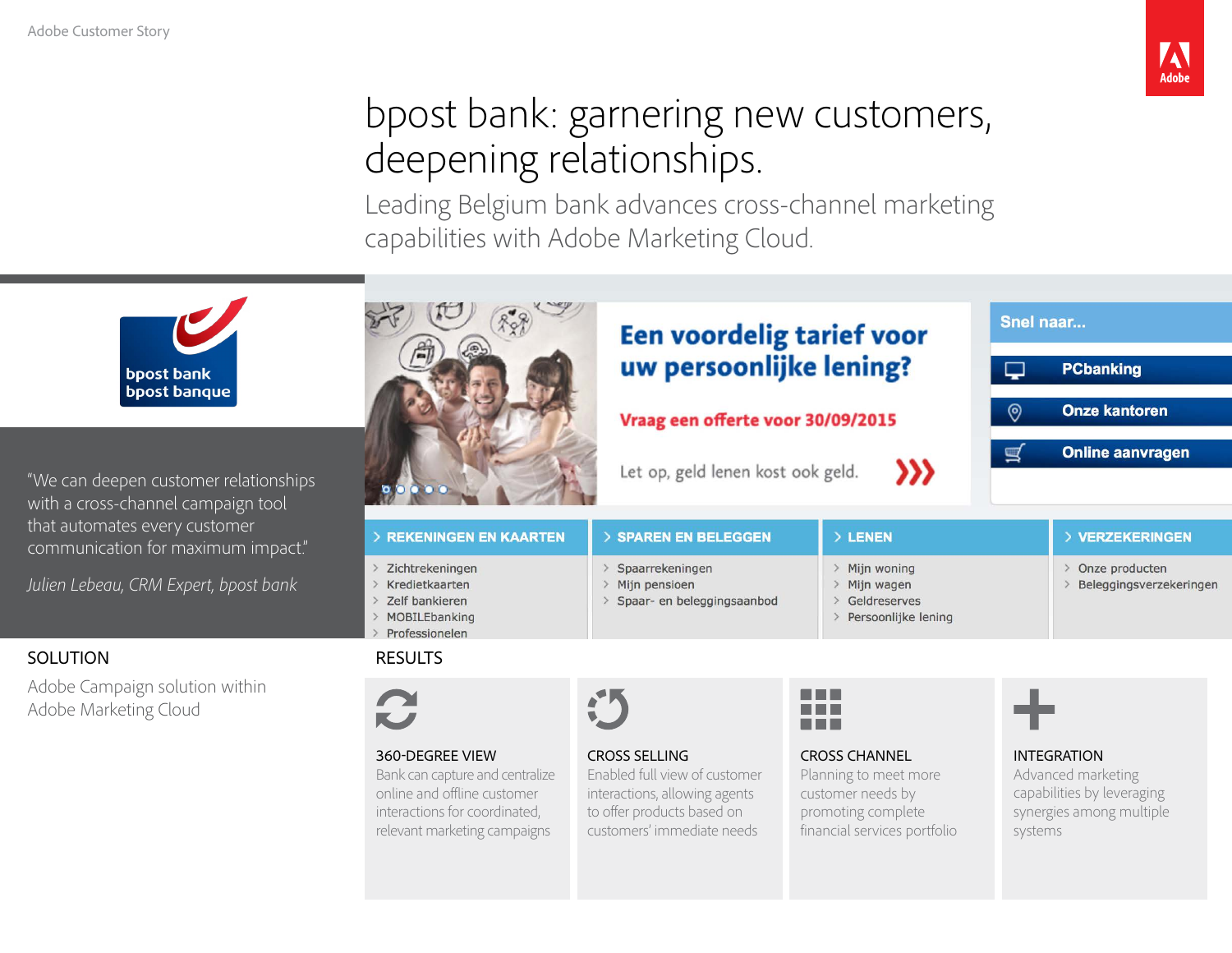#### Adobe Customer Story

bpost bank Established in 2001 Employees: 200 Brussels, Belgium *www.bpostbank.be*

Cronos *www.cronos.be*

## CHALLENGES

- Automate marketing campaigns across channels
- Integrate with existing systems to build a centralized repository of customer information
- Obtain a 360-degree customer view to make offers relevant to customer needs

"Adobe Campaign is our foundation for orchestrating campaigns and integrating data to provide a single view of each customer and personalize interactions across channels."

*Filip Weyne, Head of Sales Support and Campaign Management, bpost bank*

### Creating a solid digital marketing foundation

bpost bank, a joint venture of Belgian Post Group (bpost) with BNP Paribas Fortis bank, is Belgium's fifth largest retail bank with approximately 1.1 million customers. The bank is looking to attract new customers and sell a broader portfolio of products to existing customers. To help achieve its goals, bpost bank chose the Adobe Campaign solution within Adobe Marketing Cloud.

"Adobe Campaign is our foundation for orchestrating campaigns and integrating data to provide a single view of each customer and personalize interactions across channels," says Filip Weyne, Head of Sales Support and Campaign Management for bpost bank. "We needed a cohesive solution for both campaigns and customer relationship management. Adobe Campaign met or exceeded the capabilities we needed at the right price."

### Expanding customer relationships

bpost bank's most popular products are savings and checking accounts, as well as ATM services and bill payment. Its goal is to expand customer relationships beyond savings and checking accounts to include investments, credit cards, and—an emerging area for the bank—mortgages.

More advanced, personalized digital marketing across channels is essential for bpost bank, because the company goes head to head with other retail banks, and competition is fierce. With so many choices, customers expect bpost bank to deliver the same high-quality services and targeted communications they would expect from other larger commercial banks.

#### Building an orchestrated marketing strategy

One challenge for bpost bank was that it had limited systems and information for proactively reaching out to customers to generate more leads. In addition, the bank could find it difficult to offer customers personalized experiences in every online and offline interaction. To power its cross-selling efforts, bpost bank wanted to set up a comprehensive digital marketing strategy to include coordinated communications across email, SMS communications, online banking, and the public website as well as offline interactions.

There were several barriers to achieving this more coordinated cross-channel marketing approach. Unlike most financial institutions, customers interact with bpost bank through postal facilities instead of owned bank branches. Because bpost's primary function is postal delivery, bpost employees are usually focused on details such as street addresses and often do not ask for information such as customer email addresses that are essential for digital marketing.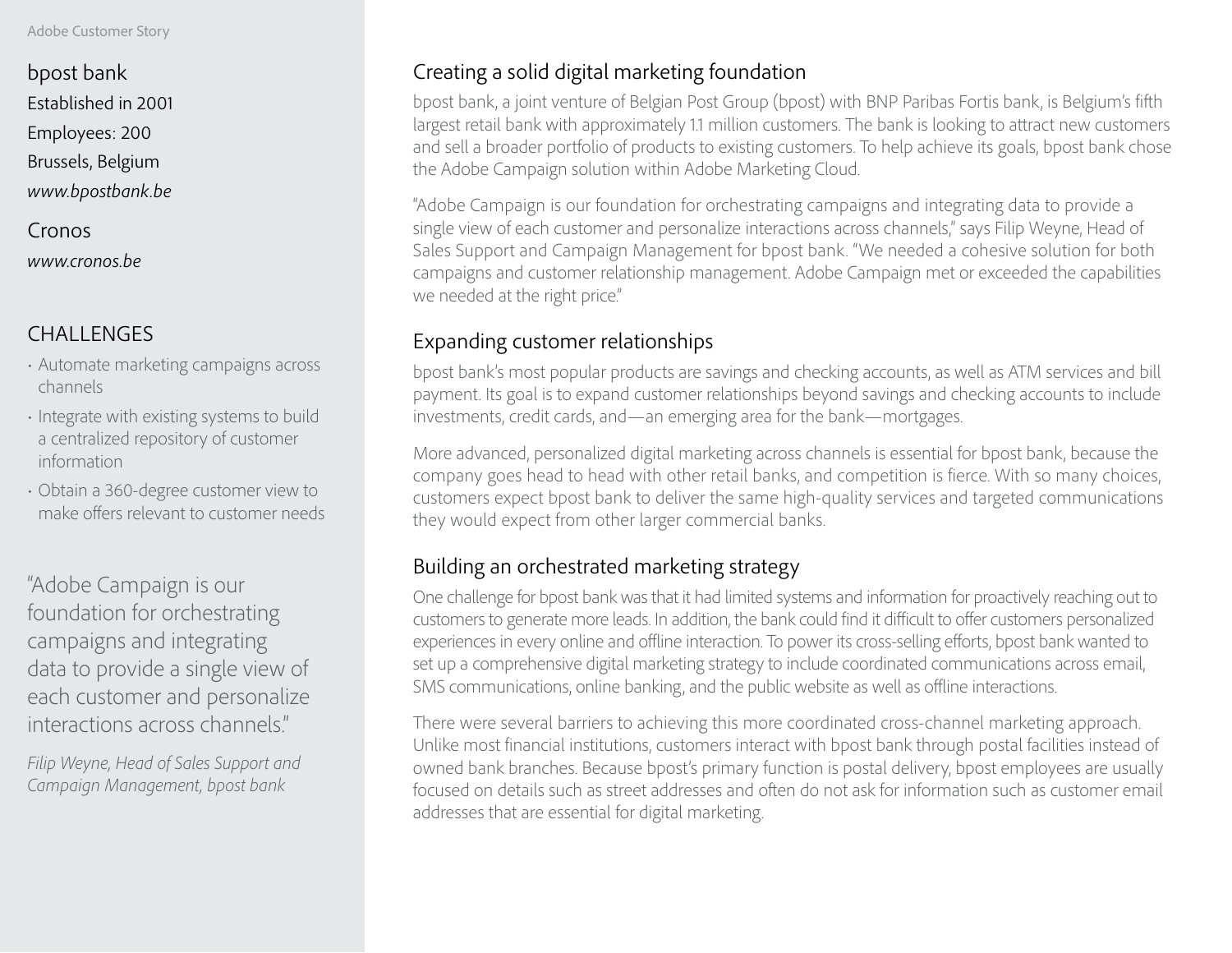#### Adobe Customer Story

"Building new campaigns is easy now because customer information is in a centralized place."

*Julien Lebeau, CRM Expert, bpost bank*

Adding to the challenge, customer information within bpost and bpost bank has traditionally been contained within a variety of systems, making it difficult to orchestrate marketing campaigns across channels such as email, desktop, mobile banking, or the public website. For instance, a postal customer might mention interest in a credit card, but the information may not be relayed back to bpost bank for follow-up.

#### Removing limitations, improving experiences

Without a 360-degree view of customers' offline and online interactions, marketers relied mostly on one-off "push" marketing campaigns that were not personalized to customers' current needs or related to their latest interactions with the bank.

These campaigns were based almost solely on distributing printed direct-mail materials to promote products such as credit cards or investments. bpost bank had disseminated some email marketing campaigns, but these were limited due to the lack of customer email data and incompatibilities between the full customer database containing approximately 60,000 contacts and the previous email marketing system.

In the past, every campaign had to be created from the ground up on a one-off basis by building a target customer segment, assembling the customer information from different systems, creating messaging and content, and then disseminating emails or other communications such as SMS texts. The manual process was time consuming, and it did not allow bpost bank to automate marketing campaigns based on intelligence from past campaigns and previous interactions with customers across channels.

"We wanted to advance our marketing strategy and make customer interactions relevant across every online and offline channel," says Julien Lebeau, CRM Expert for bpost bank. "We also had to extend our presence and our customer interactions in the digital space to become more competitive. Our goals were to entice prospects to either switch to bpost bank or cross-sell existing customers on a wider variety of products."

### Automating marketing

bpost bank investigated several solutions for cross-channel campaign management and marketing automation before standardizing on Adobe Campaign. Other options were either too expensive or did not integrate well with the company's multiple systems and databases.

Adobe Campaign, implemented by the Adobe Consulting Services team and Comma Group of Cronos, covered everything bpost bank needed, including the ability to automate marketing campaigns across online and offline channels; integrate with existing systems at both bpost and bpost bank; and provide a single repository of customer information to create a 360-degree view of customer interactions. Today, Adobe Campaign is "mid-sourced" at bpost bank, with the Adobe Campaign customer database stored in-house, and email delivery capabilities hosted in the cloud with Adobe.